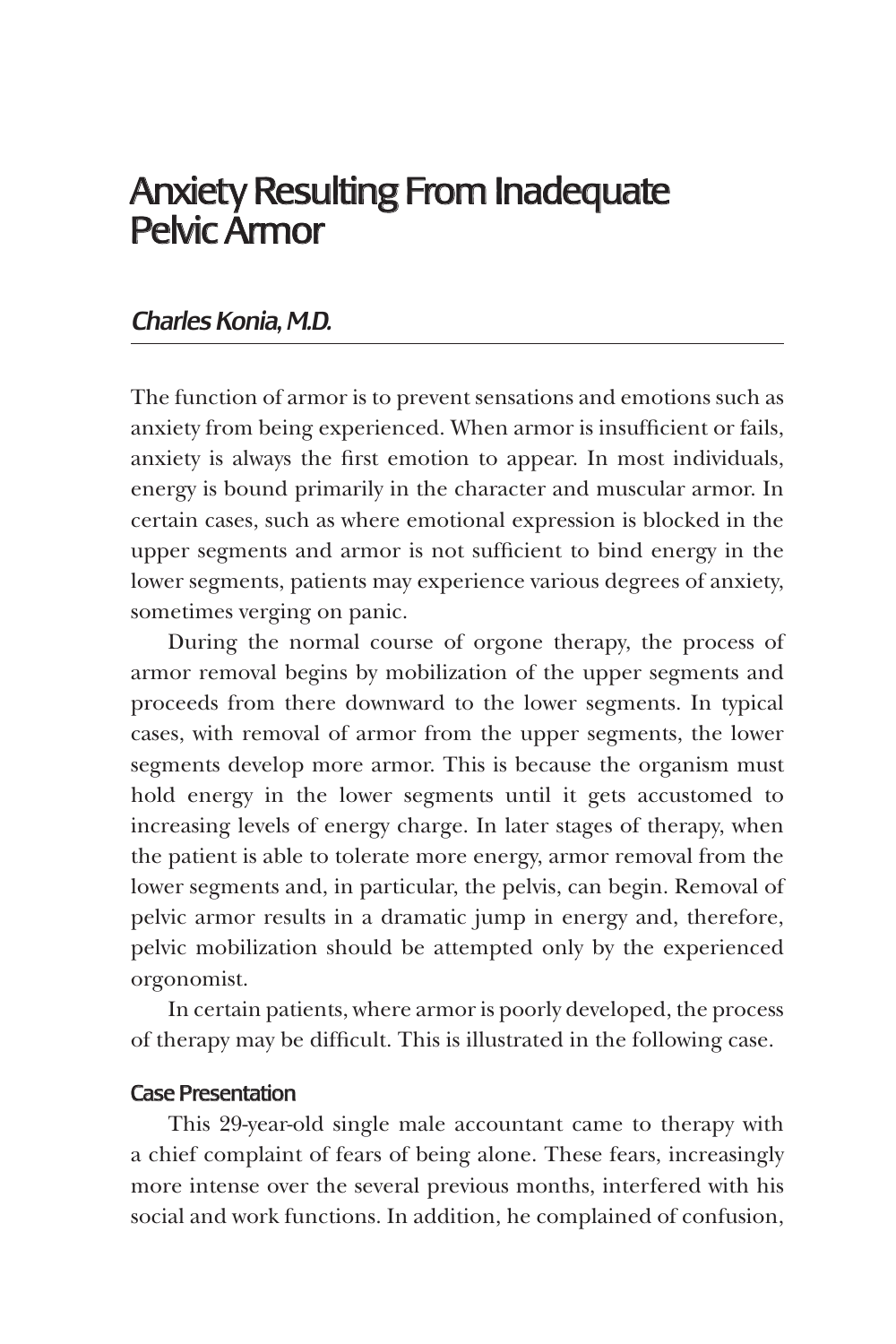difficulty concentrating, immobilization, and obsessive rumination. He also described feeling depressed with difficulty sleeping, loss of appetite, and weight loss.

He felt afraid of women and suffered from premature ejaculation. He recently moved out of his parents' house and lived with a roommate because he was too frightened to live alone. In addition, he was unable to be alone for any length of time.

Past history revealed that he was born with bilateral club feet and had corrective surgery soon after birth. He was in a leg cast for the first three months of life and again for six months when he was four years old. Around this latter time, he suffered from bronchopneumonia and almost died.

Biophysical examination revealed a thin, almost emaciated individual with poor development of the skeletal musculature, especially in the lower extremities. He did not limp. His posture was stooped, and while standing, he looked as if he had a noose around his neck. He was unable to let his neck relax on the couch, but held his head up and turned to the right, the same position as when standing.

His eyes appeared suspicious and frightened. His face was immobile. The occipital and posterior cervical muscles were tense and hypertrophied. The anterior cervical musculature, in particular bulged. The muscles of the floor of the mouth were tense. His voice was low and his speech monotonous, although he was able to shout and cry superficially. He was moderately armored in the thoracic and diaphragmatic segments and had little or no armor in the lower segments.

The patient's diagnosis was catatonic schizophrenia. My clinical impression was that, because of heavy armor in the upper segments, which prevented little if any emotional expression, and inadequate armor of the lower segments, the patient was in a state of chronic anxiety. His depression functioned to lower his energy level and, hence, his anxiety.

My immediate focus was to relieve armor in the upper segments. If successful, the expression of emotion from the ocular, oral, and cervical segments would result in a shift of armor from the upper to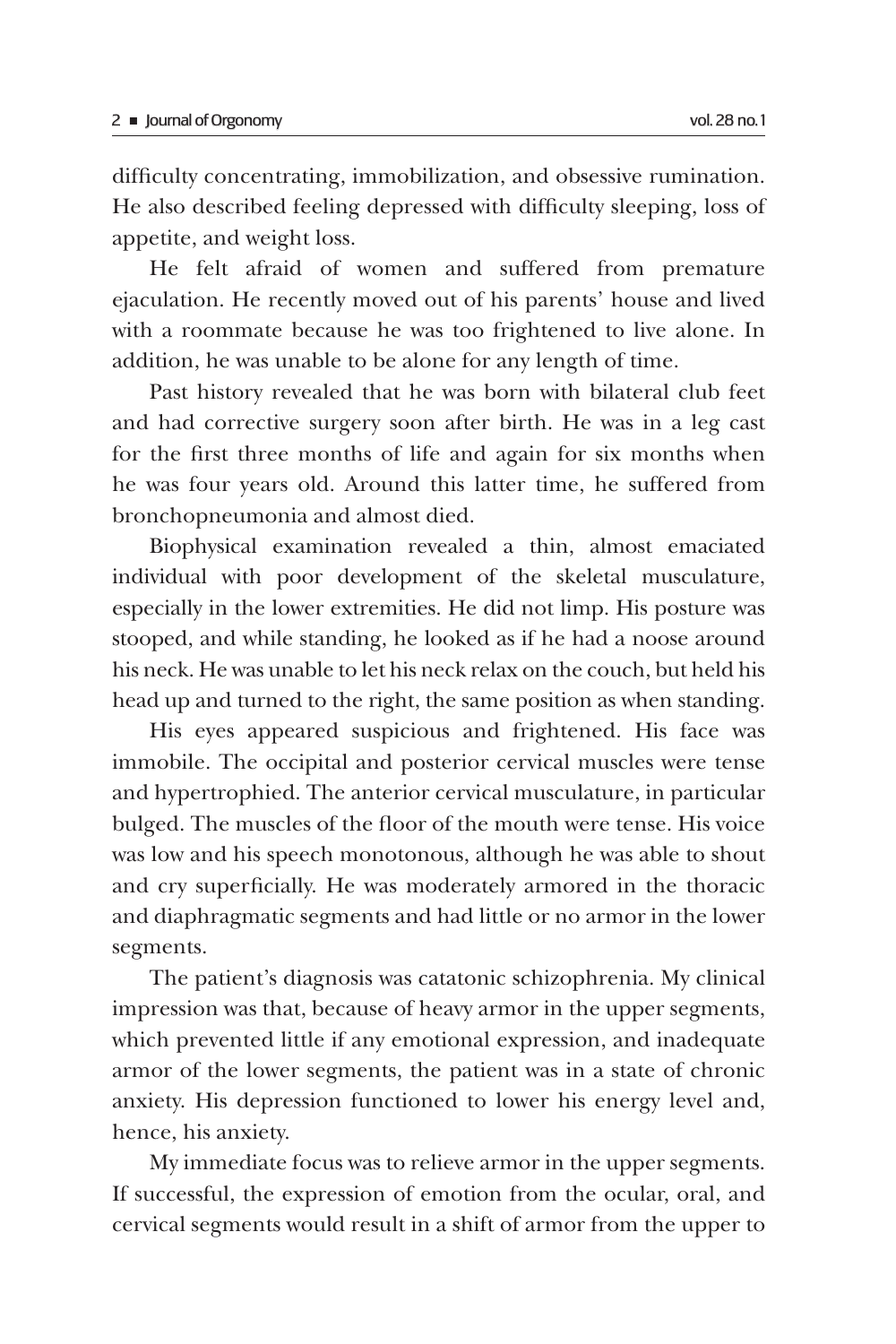the lower segments, and provide relief of his anxiety and depression. Systematic removal of armor in the normal course of events from the upper to the lower segments would effect a cure. However, because of the poor development of the muscles in the lower segments, it was not clear to what extent energy charge could be bound in them. Without the buildup of charge, it would not be possible to establish full pulsation (charge-discharge) and the therapeutic result would necessarily be limited.

#### Course of Therapy

Opening his eyes and screaming to express terror resulted in an immediate diminution of anxiety and depression followed by the appearance of some anger and aggression. His functioning improved. Further ocular mobilization was accompanied by pelvic clonisms (tremor of his legs, buttocks, and pelvic girdle). Gradually, superficial crying began to surface, the content of which centered around being abandoned by his mother. Transferentially he developed a strong dependent attachment.

Since much of his anxiety was a consequence of his held-back aggression, I concentrated on the inhibited aspect of his character by pointing out his indifference, avoidance of confrontation, being a "nice guy," as well as his "hang dog" appearance. This produced angry crying. He felt less afraid of being alone. Then his throat block intensified. The throat muscles bulged. He began choking on his anger and became masochistic, complaining and whining about his life.

His intolerance of biophysical expansion was indicated by his tendency toward masochism, his inability to bind energy in the lower part of his body, particularly in his legs and pelvis, and the intensification of armor in his upper segments as soon as deep emotions threatened to surface.

I asked him to cross his legs while breathing in an attempt to build up armor in his legs and pelvis, and energy charge organismically. If this procedure succeeded, it would allow armor in the upper segments, especially his ocular segment, to be relieved.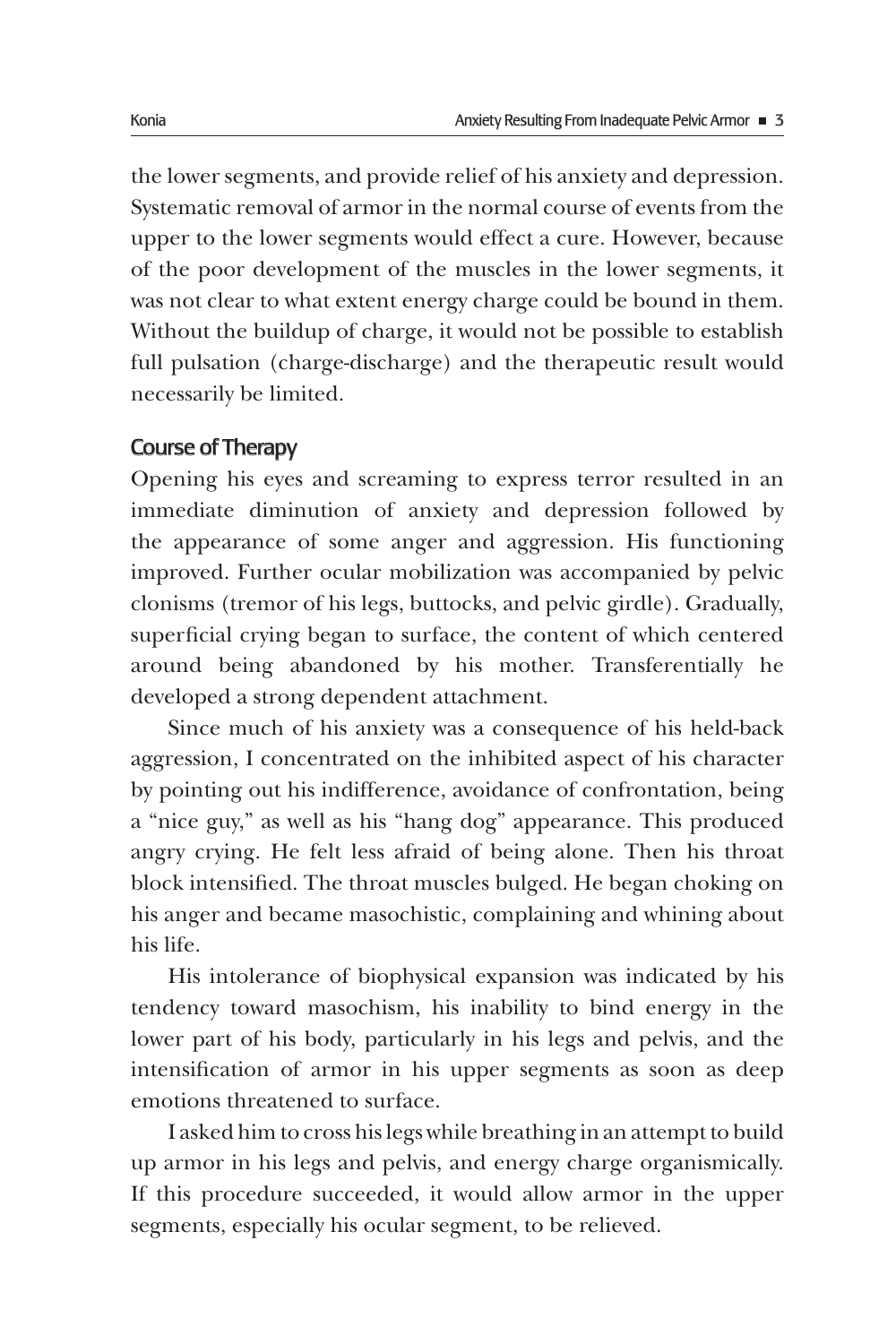This effort proved to be only partially successful. Screaming fear was followed by stronger rage from his eyes, mouth, and throat with temporary relief. His daily functioning improved and he was able to find better employment.

Slowly, over time, expression of emotion from the upper segments began to occur together with some degree of holding in his pelvis. This was evidenced by the absence of pelvic clonisms and the presence of pain in his groin. He had a momentary sense of hopefulness as the armor in his eyes and face began to loosen. He felt his scalp and forehead for the first time<sup>1</sup> and his visual field increased. Crying became fuller and deeper as he had thoughts of his mother (he recalled never being able to cry as a child).

Then a layer of anger surfaced. It was first directed at me for not being of more help to him and then at his parents for the same reason. Expression of anger resulted in his feeling less anxious generally. His work functioning improved (he was elected vice president of his firm) and he no longer suffered from premature ejaculation.

Despite these advances, pelvic armoring did not proceed well, mainly because of insufficient muscle mass in the lower segment. This situation coupled with the persistence of severe armor in the first three segments was the primary therapeutic problem. It remained to be seen how much armor could develop below.

He then broke his leg in a skiing accident. This event greatly intensified his fears. Memories of being crippled as a child emerged as he recalled, in vivid detail, his mother's overindulgence of his physical disability while totally neglecting his emotional needs. Her attitude had the effect of rendering him helpless and dependent on others in later life. More childhood memories surfaced of his being picked on and ridiculed by other children for his physical disability and how he reacted by feeling sorry for himself and not fighting back. He felt that now he was learning to take better care of himself and that no one would ever take advantage of him again.

<sup>1</sup>With the dissolution of armor, individuals may experience not only sensation but also the presence of affected parts of the body.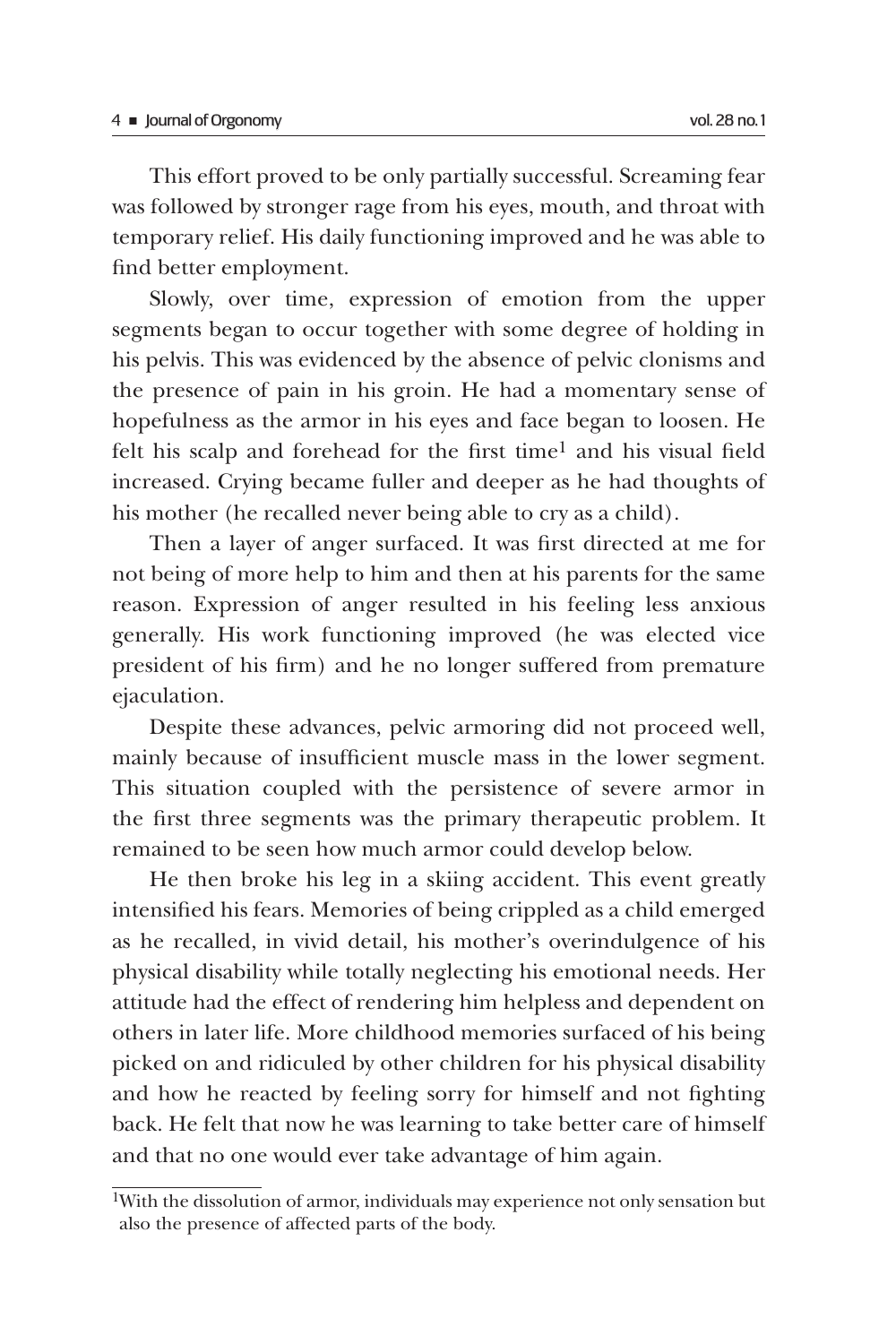He felt more independent in his relationships with women. He was able to terminate a relationship without feelings of guilt, something he had never been able to do before. This provided him with a sense of freedom and independence.

Then, intense fear of abandonment and loneliness overcame him momentarily, but he was resolved to face his terror by remaining alone. By staying with and screaming out his terror, he made contact with deep sorrow. This was expressed in sobbing, which temporarily relieved some of the armor in his throat.

This breakthrough was followed by a masochistic reaction. He felt abandoned and full of self-pity. Obsessive rumination about injuring his legs, based on fears of "letting go" of his head armor, became prominent. I encouraged him to kick with abandon and his fear of injury to his legs turned into sadistic impulses to injure others by kicking. He was able to "let go" of the masochistic ruminations in his head and obtain sadistic satisfaction by kicking the couch as he fantasized hurting those children who tormented him as a child.

Despite these temporary advances, his pelvis was unable to hold a sustained charge. The pelvic musculature responded to attempts at energy buildup through breathing with clonisms (energy discharge) accompanied by a return of armoring in the throat.

Alternatively he began developing anorgonotic reactions in his legs. He felt a weakness in his legs and developed a fear that his legs would collapse.

I returned to mobilizing the ocular segment and again encouraged him to express terror while kicking. This led to a tantrum. He shouted angrily at his mother, "Leave me alone!" (for coddling him and making him an emotional cripple.) He realized that he never had a tantrum as a child. He was always a "good boy."

Slowly, more holding developed in the lower segments. He felt more dependent and was functioning better than ever before. He discussed starting his own business and realized that he did not have to rely on others for employment. He decided to find his own apartment. He enjoyed playing basketball, running, and jogging.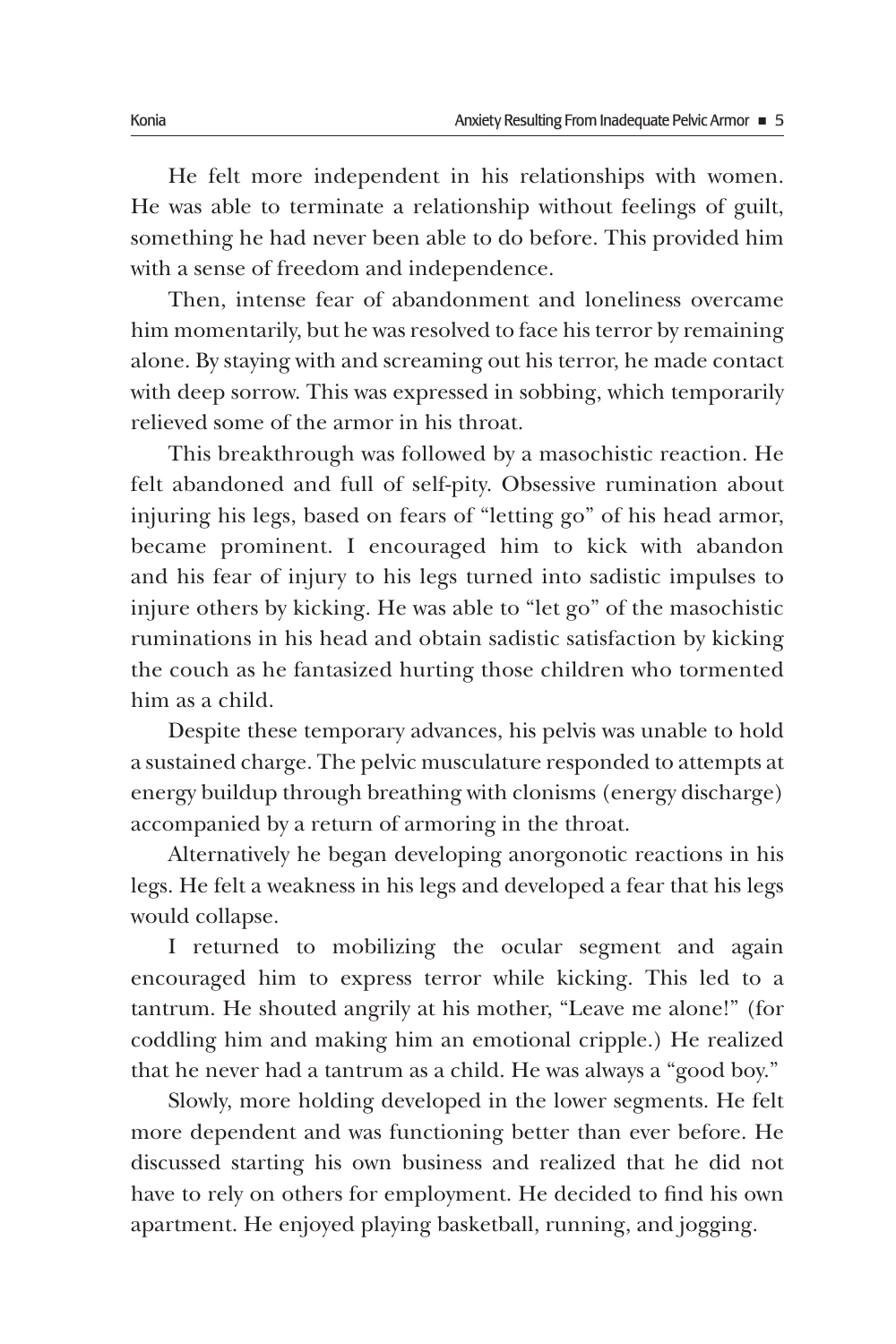I was able to extend mobilization of the upper segments to include his chest armor. This resulted in the expression of the deepest misery that he felt thus far. Crying involved the entire organism with total body convulsions. The convulsions were different from the clonisms that had previously occurred in the lower segments. Now spontaneous movements were integrated with the emotion of crying and not dissociated from the emotional expression from the upper segments.

He began taking more chances socially and experienced greater pleasure in his life. His facial features became sharper. He was thinking clearly and behaving more independently and rationally.

On the couch, he was able to sustain a greater intensity of charge with breathing and to experience some degree of biophysical contraction without discharging in clonisms from the lower segments. This indicated an increased tolerance for both biophysical expansion and contraction and less of a tendency for masochistic reaction.

Negative feelings for me followed. He told me that he felt inferior to and intimidated by me. He admitted that he would often passively accept my ideas only to feel covertly rebellious with a desire to subvert my efforts to help him. He recognized that this behavior pattern was similar to the one he adopted as a child with his parents.

Expressing these feelings and thoughts made him feel more mature and direct. He felt strong and confident. Although he did not achieve orgastic potency, all of his presenting symptoms resolved and, considering his initial biophysical status, he was functioning with a fairly high degree of health.

### **Discussion**

Summarizing the salient points in this case, the patient's presenting symptom of chronic, debilitating anxiety was a result of his biophysical status in the upper segments with little armor and poor muscular development in the lower segments. This resulted in a state of chronic sympatheticatonia and an almost complete inability to express himself either verbally or emotionally. The process of armor